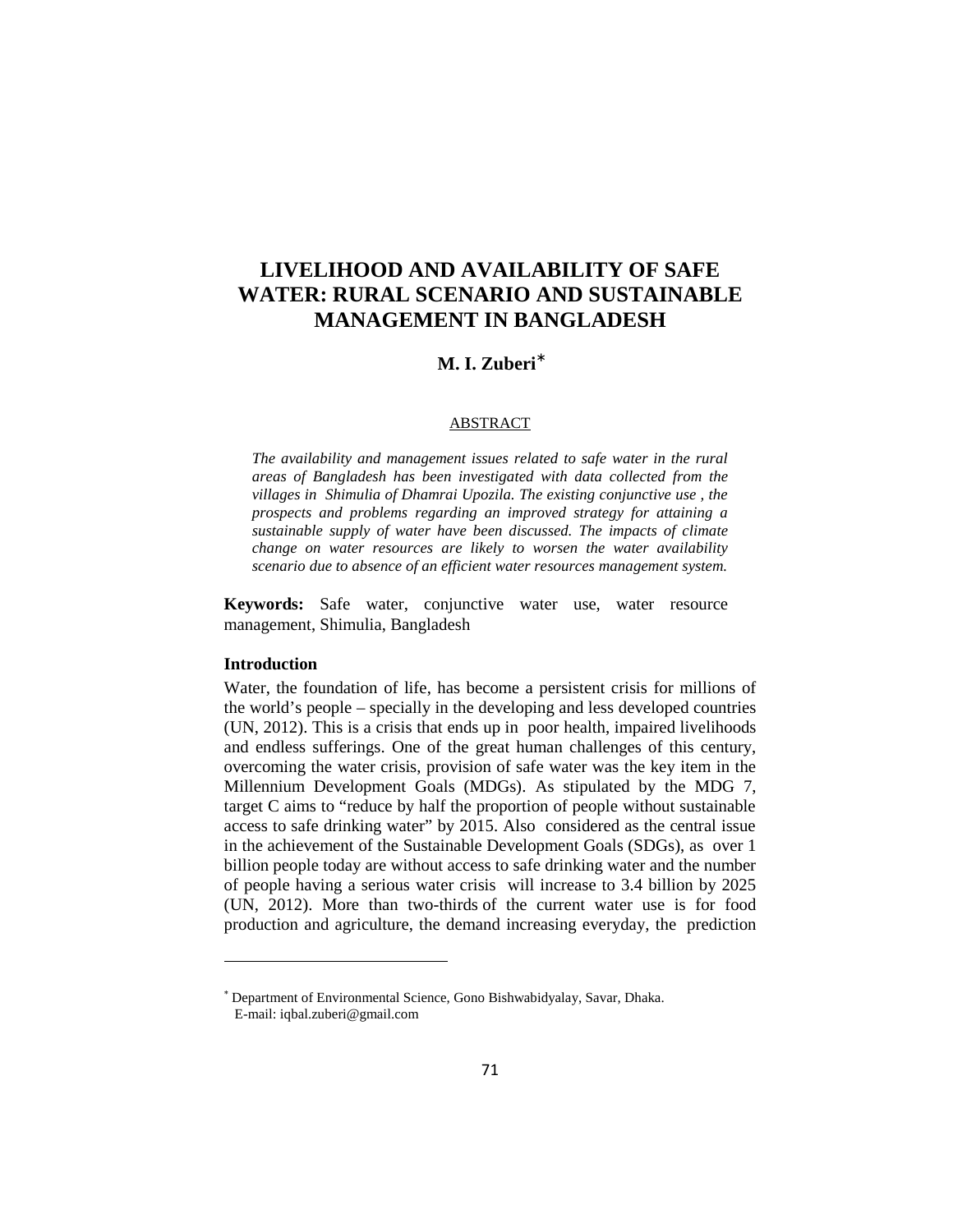is that by 2025 two-thirds of the global population could be living with water scarcity (UN, 2012). Therefore, the availability of safe water became a very important issue.

With other water scarce areas, the availability of safe drinking water, particularly in Bangladesh's hard to reach areas, is expected to worsen with increasing demand, widespread pollution and due to the effects of climate change. According to a World Bank study , about 28 million Bangladeshis, or just over 20% of the population, are living in harsh conditions in the "hard-to-reach areas" that includes about 25% of the country's land, like the char – land, the hilly areas, coastal regions and beels / haors – bowl-shaped wetland areas (WB 2013).

#### **Water : rural situation in Bangladesh**

Safe water is an essential requirement for human life and wellbeing. In the rural areas of Bangladesh, water is required mainly for households and agricultural purposes. Information on the water uses pattern of rural settlements is important in developing sustainable water management system for the local people. In rural areas of Bangladesh, more than 97% of the population relies on groundwater for its drinking water supply (WHO, 2017). Due to arsenic contamination, it was estimated that in 2004 only 74% of the population had access to arsenic-free drinking water. Around 26 million people of Bangladesh do not have access to safe drinking water sources, according to an estimate (Unicef and WHO, 2013). In almost all areas, surface water is usually polluted and requires treatment.

The quantity of water required by the households is variable depending on the cultural habit, settlement pattern, type of supply, water source (Keshavarzi et al., 2006). Other factors, like the household size, how water is used, level of maintenance of water supply system, level of education and age of the head of the household are also relevant (Hunnings. 1996). Type of water supply also determines the amount, piped households use on an average almost three times more water than that of un-piped households (Thompson et al., 2001).

In Bangladesh, the mean water consumption was found 83.17 litre per person per day (Lpcd) with standard deviation of 11.93 ; however, this rate varied with income - low consumption households used less than 65 Lpcd, medium 65-90 Lpcd and high more than 90 Lpcd (Al-Amin et al, 2011). Another study, estimated average water consumption per person per day for drinking, cooking and utensil washing, bathing and washing clothes, and sanitary and other purposes were 2 litre, 9 litre, 20 litre, and 8 litre respectively (Ahmed and Smith, 1987). Al-Amin et al (2011) documented slightly higher rates of consumption, which might be due piped water supply system and availability of water in close proximity.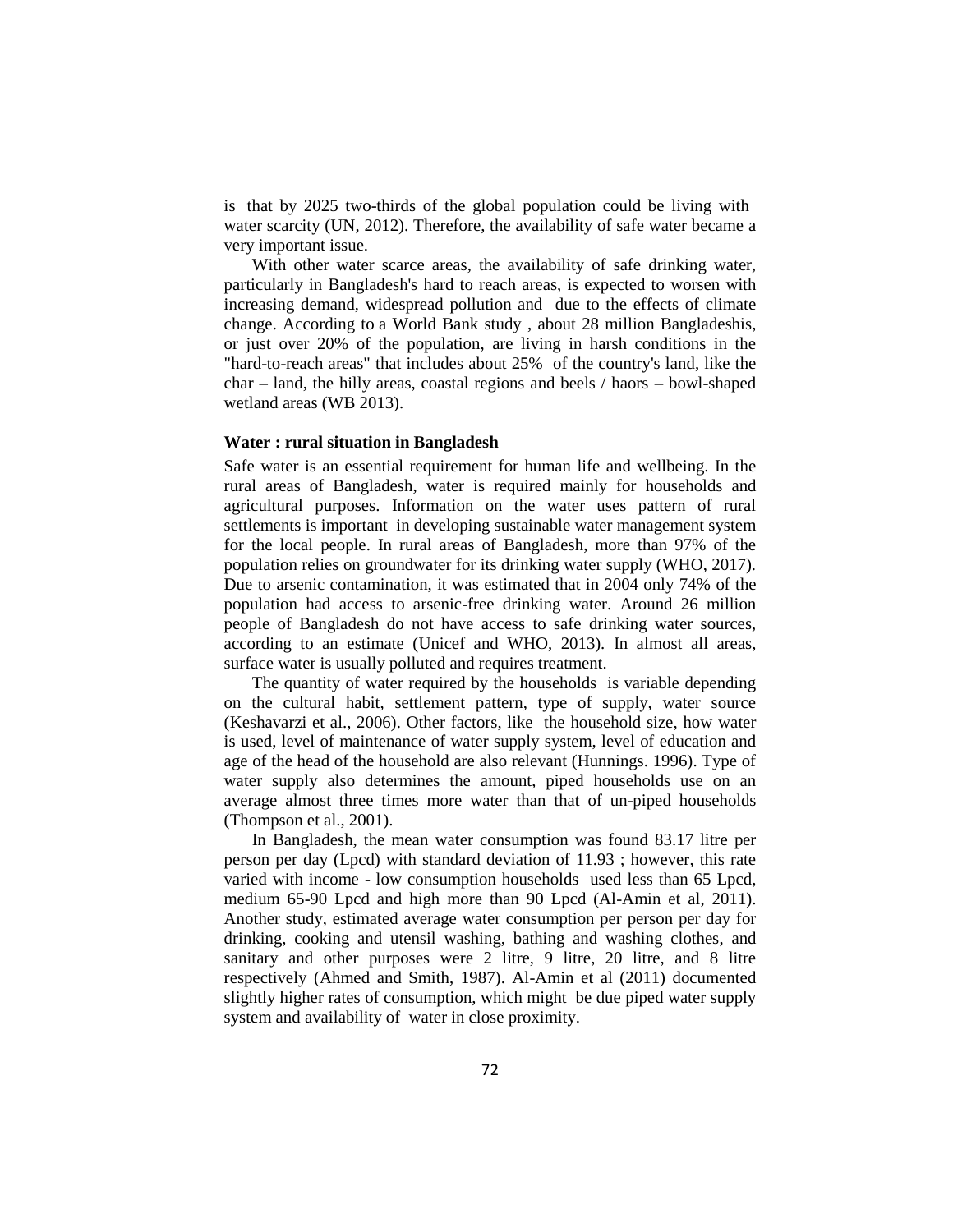## **State of rural water supply: a case study**

Dhamrai Upazila enjoys the same climatic condition as other parts of Bangladesh, the tropical monsoon zone and is endowed with different aquatic habitats including ponds, tanks, beels and other low-lying areas filled with seasonal water. The research sites in the village Shimulia (Fig. 1) were chosen to be representative of typical social and natural resource conditions: primarily agrarian communities around the beels where most farmland is annually flooded but cropping during the dry season is irrigation dependent. Rice-based cropping (monsoon rice – fallow – irrigated rice) dominates on the seasonally flooded Gleysols that occupy most of the shallow alluvial basins. Vegetable cash crops such as aubergine, chilli, onions, rapeseed are grown on better-drained soils occupying floodplain ridges. For six months in a year (July-December) miles of paddy fields, roads and homes are flooded with water. Three months later, water is in short supply as villagers combat water scarcity, affecting everyday life and crop yields. Demand of water for irrigation is widely varying, depending on water availability, crop type, season and economic condition. In the area, the sources of drinking water is hand tube wells (Table 1), motorized devices for drinking, domestic and irrigation are used, mostly by shallow tube well (STW) with well length of less than 30 m (100 ft), several deep tube wells (DTW) with well length of 60-90 m (200-300 ft ) have been installed during last ten years.

| <b>Item</b>             | <b>Sources</b>    | Number of<br>households (hh) | <b>Comments</b>                        |
|-------------------------|-------------------|------------------------------|----------------------------------------|
| Drinking<br>water       | Tube well         | 96                           | Tube well water drying<br>$(24$ hh)    |
| Water for<br>washing    | Tube well         | 81                           | Tube well water drying<br>$(24$ hh)    |
|                         | Pond              | 11                           | Pond water drying<br>$(Jul - Aug)$     |
| Water for<br>irrigation | Deep TW           | 6                            |                                        |
|                         | <b>Shallow TW</b> | 76                           | TW water drying<br>(Sept - Oct)        |
|                         | Canal /pond       | 21                           | Canal / ponds drying<br>$(Aug - Sept)$ |

**Table 1 : Sources of water in ten villages of Shimulia, Savar from household data collected in 2016**

All the households use tube well water for drinking, country wide 97% of the rural population actually had access to an improved source of water supply (Ahmed 2005). Again, demand for irrigation water is also met mostly from the ground water, only 21 households reported using canal/pond water. Country wide, only 20% of irrigation demand met by low lift pumps and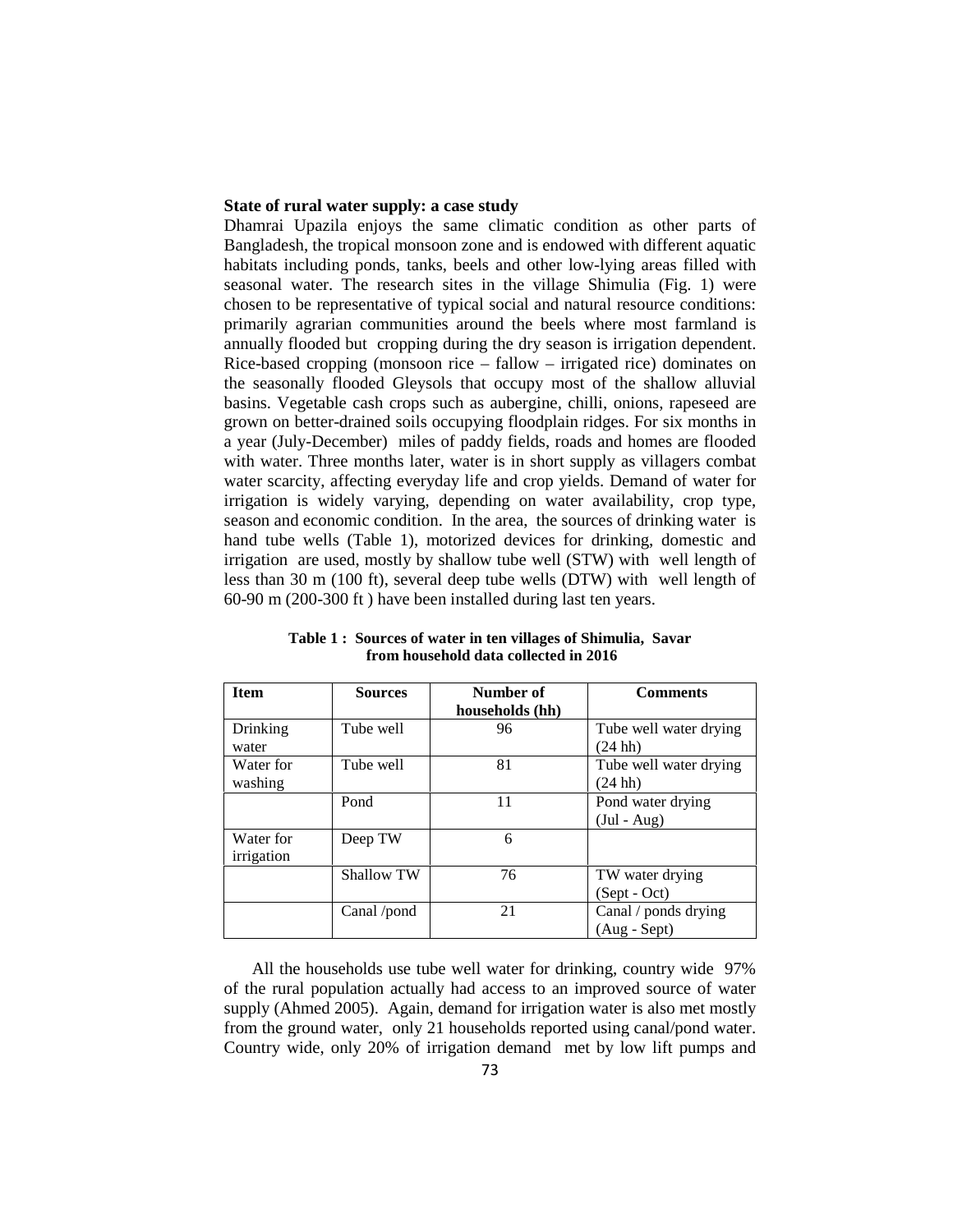traditional bucket-lift methods whereas 70% was covered by groundwater irrigation (Ahmed 2005).



**Fig 1. Location of the study site of Shimulia in Dhamrai**

(Table 2), about one third facing no water scarcity but the remaining two thirds reported water shortage beginning in the month of July. Many ponds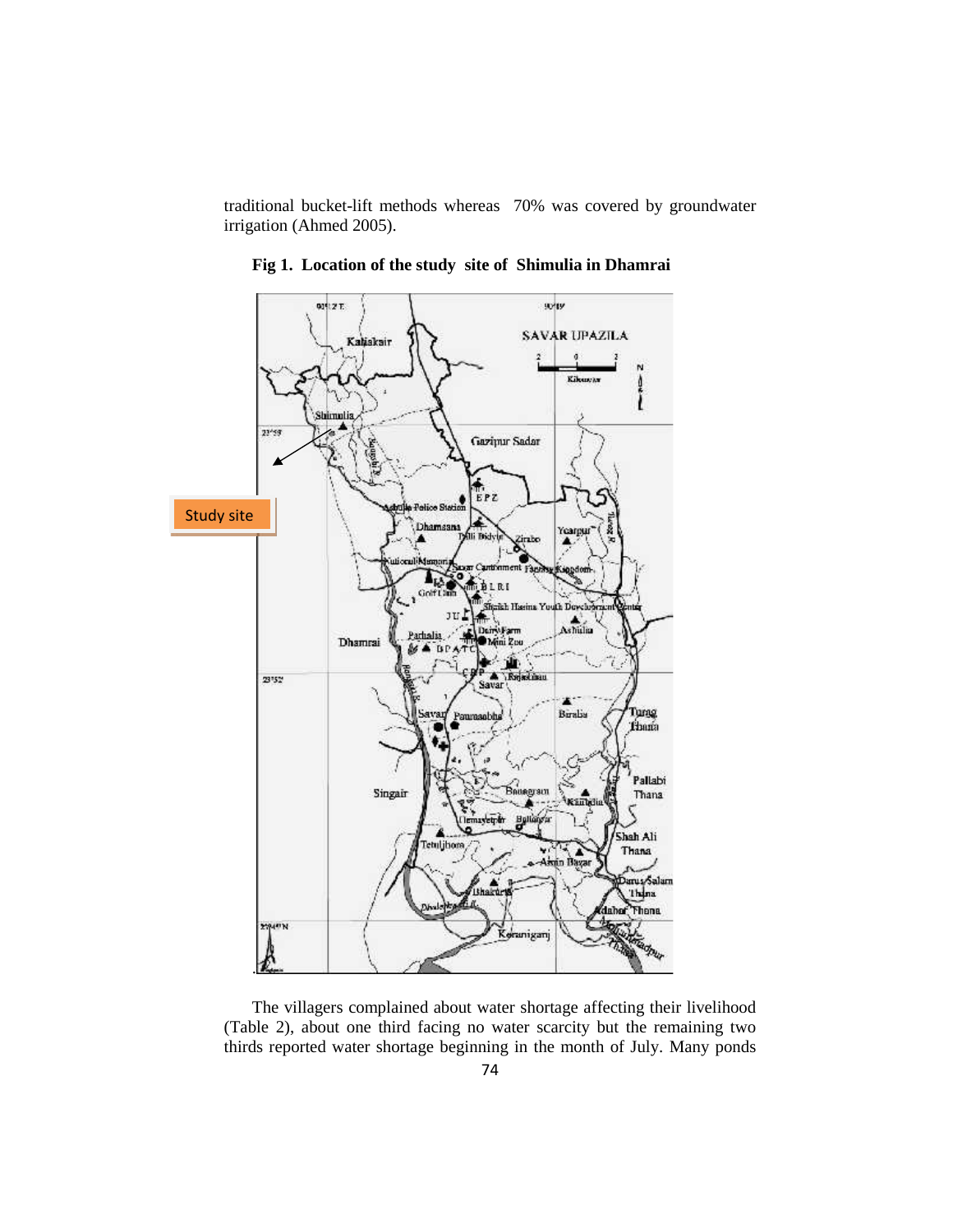and canals begin drying out by the end of April while some hand tube wells dry up at the middle of the dry season (September), villagers reported that this has been a trend for last few years and because of more water is taken out than coming in by the natural recharge.

| Number of households |
|----------------------|
| 30                   |
| 30                   |
| 24                   |
| 12                   |
| 58                   |
| 17                   |
| 10                   |
| 66                   |
| 19                   |
|                      |

**Table 2 : Villagers from Shimulia reporting water scarcity and quality**

Many of the villagers have ponds beside or behind their homesteads but about 90% of the ponds were observed to be too polluted to be used, pollution mostly from the drains and waste water from homesteads. The villagers reported the issues of wastewater management and water quality as a major environmental problem and blamed the lack of initiatives to address these. About one third of the village households complained about foul smell and taste of STW water during lean season. At national level 27% of STWs are known to be contaminated while at few places more than 90% of the STWs are contaminated. About 54 percent of hand pumped tubewells were found to have faecal contamination (Hakeem, 2010). Another set of issues we need to address is waste water and the pollution of our depleting fresh water sources in the rivers, beels, haors and canals. Of all waste water generated in the nearby industrial areas and households is discharged with its full load of liquid wastes destroying the surface and ground water resources. Water pollution not only puts the health and well being of people at risk, it also contaminating all the ecosystems killing the flora, fauna and affecting the long term economic future of many communities. For example, ground water in many parts of India is totally unsafe for drinking and irrigation due to continuous contamination from pesticide used for agriculture, industrial disposal, arsenic exposure (Akash Vashishtha, 2015). It has also been acknowledged that wastewater management clearly plays a role in achieving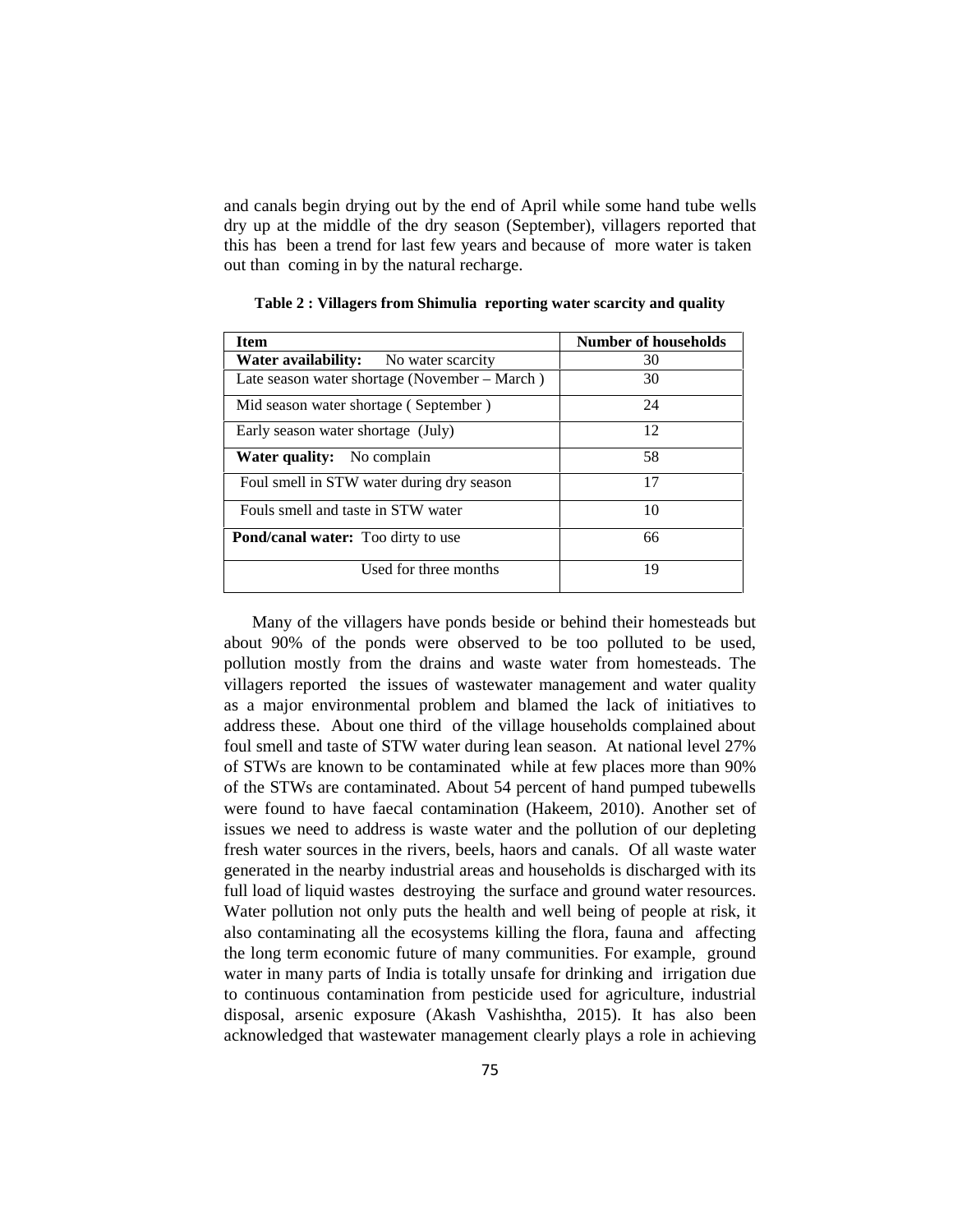future water security in a world where water stress will increase (OECD, 2012).

## **Problems of water availability**

Out of the two major sources of irrigation water in Bangladesh - surface water and groundwater – the availability of surface water is very low especially during the dry season, so groundwater is extensively used for irrigation. It may be noted that the contribution of surface water was more than that of groundwater in the past, during 1985-86 the contribution from the two sources was almost equal but during the last two decades, the area irrigated by groundwater increased significantly (BADC, 2003). According to BADC, in the boro season of 2004, the total irrigated area was 4,043,859 hectares, of which about 75% was irrigated by groundwater and about 25% was irrigated by surface water. A 'Tube well (irrigation well) Sitting Regulation' was in place that required obtaining government permission for sinking irrigation wells but in 1992 the responsibility of procurement, storing and selling of STW were handed over to the private sector. As a result, the number of STW has increased three folds and the lowering of groundwater table, in many areas of the country STWs becoming inoperative during the peak irrigation season of March-April, which is also the peak dry season in Bangladesh. As reported by Alam (2006) about 60% suffered from tubewell failure due to lowering of groundwater level; over 80% of these farmers reported reduced crop yield and financial loss due to lowering of groundwater level. Since 1986, DPHE [www.cseindia.org/userfiles/ groundwater\_management\_bangladesh.pdf] has been monitoring the fluctuations of groundwater table using a measuring network having one tube well in each union of the country. The data indicates the area where the water table has fallen beyond the suction limit has increased from 12% in 1986 to 20% in 1990. As a result a large number of tube wells fitted with no 6 suction pump become non-functioning during dry season. During 1992-95 an in depth study had been carried out to predict the area of the country where the water table would be beyond the suction limit in the year 2010. Findings on water table monitoring showed that water table has fallen beyond suction limit in about 27% tube wells in 2004 (BWDB, 2005). A more recent report (Rahman et al, 2016) indicated that the average ground water table has been lowered by about 2.5 meters in Bangladesh during 2006-2014.

## **Conjunctive use of surface water and ground water**

Conjunctive use of water relates to the combined use of ground and surface water which is a better strategy as two water sources used provide a higher water reliability (Dudley and Fulton, 2005). Conjunctive use therefore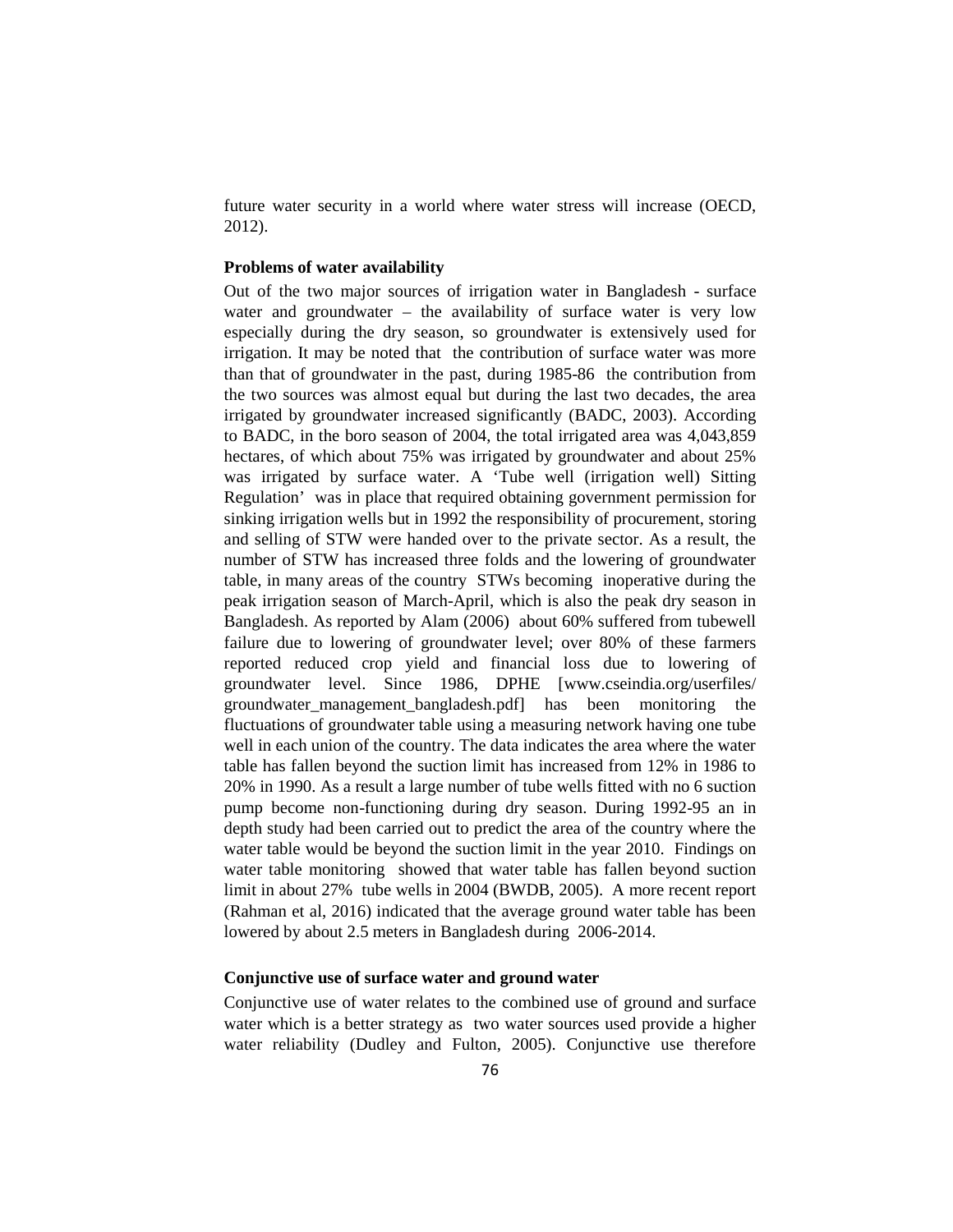functions as a buffer for periods of water scarcity. The idea of this management approach is to use surface water when the water table is high and change to groundwater when the water table is low. This technique might be especially important as a buffer function for mitigating impacts of climate change, such as increased heat and drought (Foster et al. 2010). Conjunctive use of surface water and ground water is a complex water management strategy that involves management of surface water and groundwater as one resource under diverse geological, hydro-geological, hydrology and geophysical setting (Evans et al 2011; Foster et al, 2010). As there exists a natural hydrologic connection between groundwater and surface water, conjunctive water use readily improves water reliability and can become particularly important for mitigating problems related to climate change, such as increased drought or overexploitation and decreases in groundwater availability. Two main usage phases of conjunctive use are differentiated: (a) Recharge: when the water table is high, the use of surface water is to be maximised. The recharge of groundwater can be enhanced artificially by surface water recharge and subsurface water recharge and (b) Recovery: during the dry season, water is drawn from ground water resources.

Careful management should keep recharge and recovery in balance which needs a combined management, as there are usually several farmers withdrawing from the same water source, uncontrolled individual use may lead to overexploitation of groundwater. This is a widespread problem, because conjunctive use often occurs unplanned and by default. To enhance the benefits of this practice a better and scientific coordination between the users is needed through a 'conjunctive water management' (World Bank 2006). Currently, the use of ground water is not regulated and landowners can extract as much water as they wish, as a result the water table is sinking – and at an alarming rate many of the aquifer may be drying up. But without a government agency closely monitoring the levels, this would be incredibly hard to achieve.

At the general level the benefits attributed to optimising conjunctive use of surface and groundwater have been investigated over many years through theoretical modelling and studies of physical systems (Xin Wu et al, 2016). These benefits take the form of :

- Economic gains Increases in productivity Energy savings
- Increased capacity to irrigate via larger areas Water resource efficiency • Infrastructure optimization

There are actual socio-economic benefits that can be attributed to the implementation of conjunctive use management, for example, Bredehoeft and Young (1983) predicted a twofold increase in net benefit arising from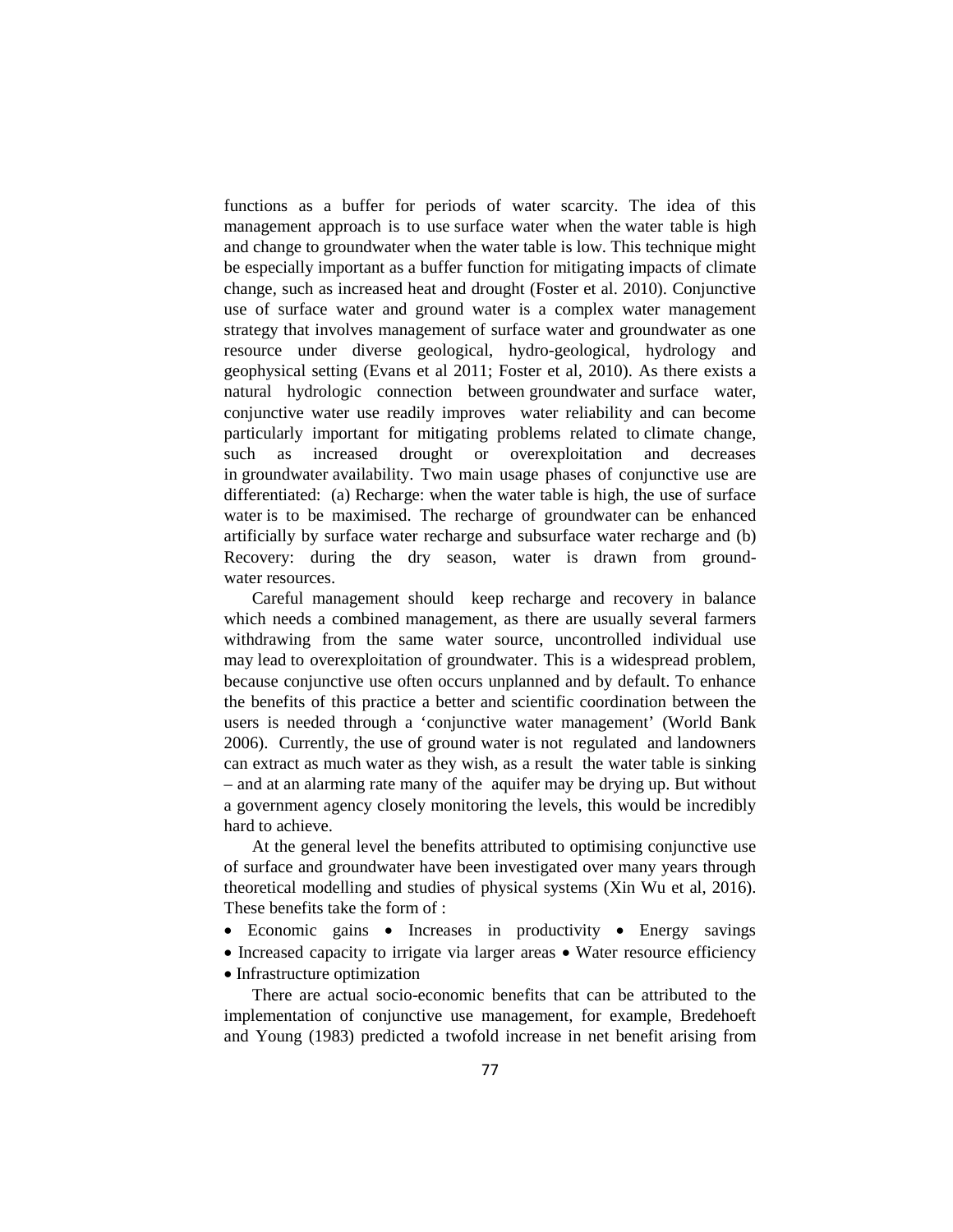conjunctive management; Agriculture and Rural Development Group of the World Bank (2006) reported a 26 % increase in net farmer income, substantial energy savings, increased irrigation and substantial increase in irrigated crop. More recently, Foster and Steenbergen (2011) emphasized that spontaneous conjunctive use of shallow aquifers possesses the capacity for groundwater to buffer the variability of surface water availability enabling :

• Increased water supply security; • Better timing for irrigation; • Larger water yield than one source; • Reduced environmental impact; • Avoidance of excessive surface water or groundwater depletion.

## **Climate change and water availability in rural areas**

The impacts of climate change on water resources are evident. With climate change, all countries of the Indian Subcontinent are likely to face increased frequency and severity of droughts and floods (Chopra, 2009). Ironically Bangladesh experiences two water extremes - while some parts suffer from flooding, others suffering from water shortage. Also many regions are reaching a critical stage where there will be not enough water and are or will be close to reaching the threshold, and likely to suffer short-term water insecurity because of climate change induced droughts and floods (Mirza, 2011). A need to make the water resource management carefully developed, more adaptive and responsive to unforeseen and rapidly changing situations has been indicated. Water conservation and increased efficiency of water use would increase resilience, but active measures such as better watershed management, introduction of water recharge dams, large scale to communal water storage facilities and rainwater harvesting, would go a long way to make the rural communities more resilient to climate change (Shamsuddin Shahid, 2010).

The quality of water in the river basins is vital to human and environmental health. Whether water quality improves or deteriorates under a changing climate depends on multiple variables including water temperature; the rate, volume, and timing of runoff; and the physical characteristics of the watershed. Over the long term, groundwater supplies are sustainable only to the extent that aquifer recharge remains in approximate long-term balance with groundwater extraction. Climate change has the potential to affect this balance by altering the rate and/or the pathways of groundwater recharge associated with shifts in precipitation patterns, increased temperature, and other drivers of vegetative evapotranspiration and changes in stream flow.

Climate change is expected to bring changes in the frequency and severity of weather events such as precipitation, flooding and cyclones,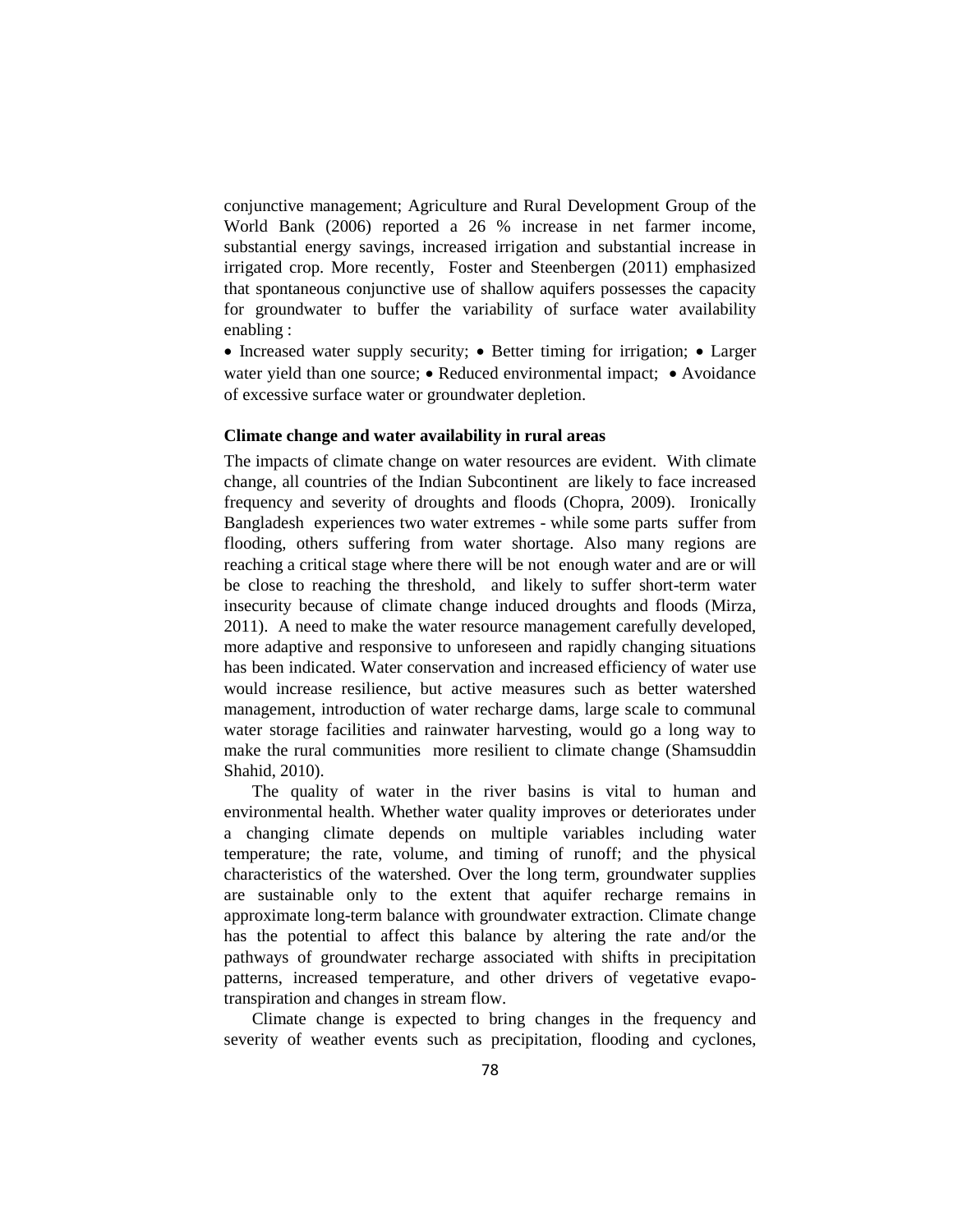which can impact human health (Easterling et al. 2000). Waterborne disease outbreaks are preceded by heavy precipitation events (Nichols et al. 2010), and extreme precipitation was linked to waterborne infections (Chen et al. 2012). So, on the health ground, too, management of water resources is important.

#### **Policy and management issues**

Conjunctive use of surface water and ground water is a complex water management strategy that involves management of surface water and groundwater as one resource under diverse geological, hydro-geological, hydrology and geophysical setting. India has adopted this concept as management strategy since 1970s, but the progress of the same hasn't been encouraging (Harsha, 2016). The strategy has been a setback in Indian context, despite prioritizing 40 years ago, due to the limitations and lacunae of research and institutions. As the water problems in Bangladesh are increasing and information useful for decision makers within the water sector and related to the water sector are scarce, unreliable and fragmented, immediate steps are necessary to avoid the long term stalemates. Solving water problems requires information from many disciplines, and the physical accounts (describing sources and uses of water) are the most important foundation. The current hydrological data democracy does not provide all required data necessary for a proper water consumer communication, which hampers the development of good water stewardship. A long term program aiming at developing an information and data base regarding the current knowledge and experience concerning key economic, policy, institutional, environmental and technical aspects of groundwater management is needed. A 'Framework for Action' consisting of a set of policy and institutional guidelines, recommendations and best practices designed to improve groundwater management at local/regional/country levels has to be developed.

Energy and water are interlinked in two ways, first, water is used in the production of nearly all types of energy (coal, geothermal, hydro, oil and gas, nuclear), and second, energy is the dominant cost factor in the provision of water and wastewater services (extracting and conveying water, treating water, distributing water, using water and collecting and treating wastewater). In fact, energy can account for up to 30% of total operating costs of water and wastewater utilities: in some developing countries this can be as high as 40% of the total operating cost. Meanwhile, on average 15% of the world's total water withdrawals are used for energy production.

Energy is required for two components of water provision: pumping and treatment (before and after use). Electricity costs are estimated at 5% to 30%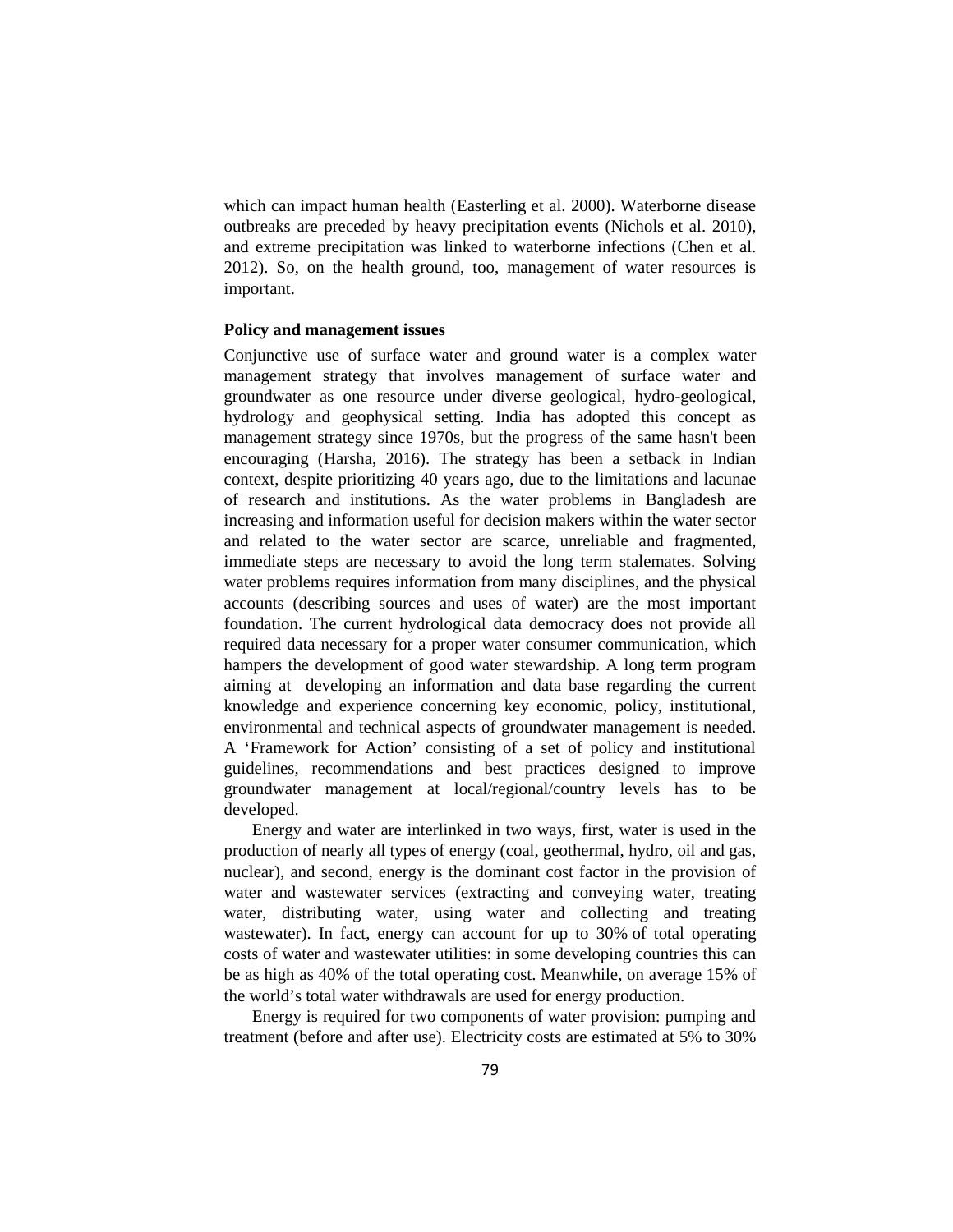of the total operating cost of water and wastewater utilities, but in some developing countries such as India and Bangladesh, it is as high as 40% of the total operating cost.

### **What can be done?**

In the circumstances, prevention is the only answer to environmental degradation occurring due to indiscriminate exploitation of ground water. This prevention depends on making farmers responsible for the water they use by rationing through regulation, and in the case of gravity flow irrigation by stopping free distribution. It demands education as wells as services and training at the community level to encourage sustainable irrigation systems and to manage them properly once they are in place.

By 2003 the country has sunk 30,632 DTWs, 8,87,988 STWs and over one million manually operated tubewells throughout the country (CSISA. 2004). The over-exploitation of ground water, particularly through rapid expansion of STWs/DTWs in the aftermath of the suspension of Ground Water Rules, has already caused draw down effects in some parts of the country. For instance, in 15 Barind upazilas of Northern Bangladesh 6893 STWs bought by BRDB cooperatives on bank loan failed to operate during the peak irrigation season due to high draw down caused by DTWs there (Shamsudduha, 2011).

Naturally, in order to develop its full irrigation potential, it is necessary to use and store a good portion of the surface water lost during the wet season for subsequent irrigation use. Several possible ways to store water from the monsoon underground which include:

- increasing infiltration by spreading water in parts of the Ganges basin and constructing bunds at right angles to the flow in uncultivated lands;
- providing space for more groundwater storage by pumping groundwater during the dry season in the vicinity of natural drains, which carry water during the monsoon and along certain tributaries of the Ganges;
- increasing seepage from irrigation canals during the monsoon by extending their network, and subsequently pumping out this seeped water during the dry season, and some others.

As climate change makes seasonal precipitation and surface flows increasingly erratic, the need for improved storage techniques has become more acute than ever. Experts agree storing water underground is far more efficient than storing water in surface reservoirs. This is because storing water underground minimizes evaporation, which is a major cause of water loss in surface reservoirs. Underground storage can accommodate far greater variability in demand from farmers, particularly during drought or the dry season when irrigation water may be needed most.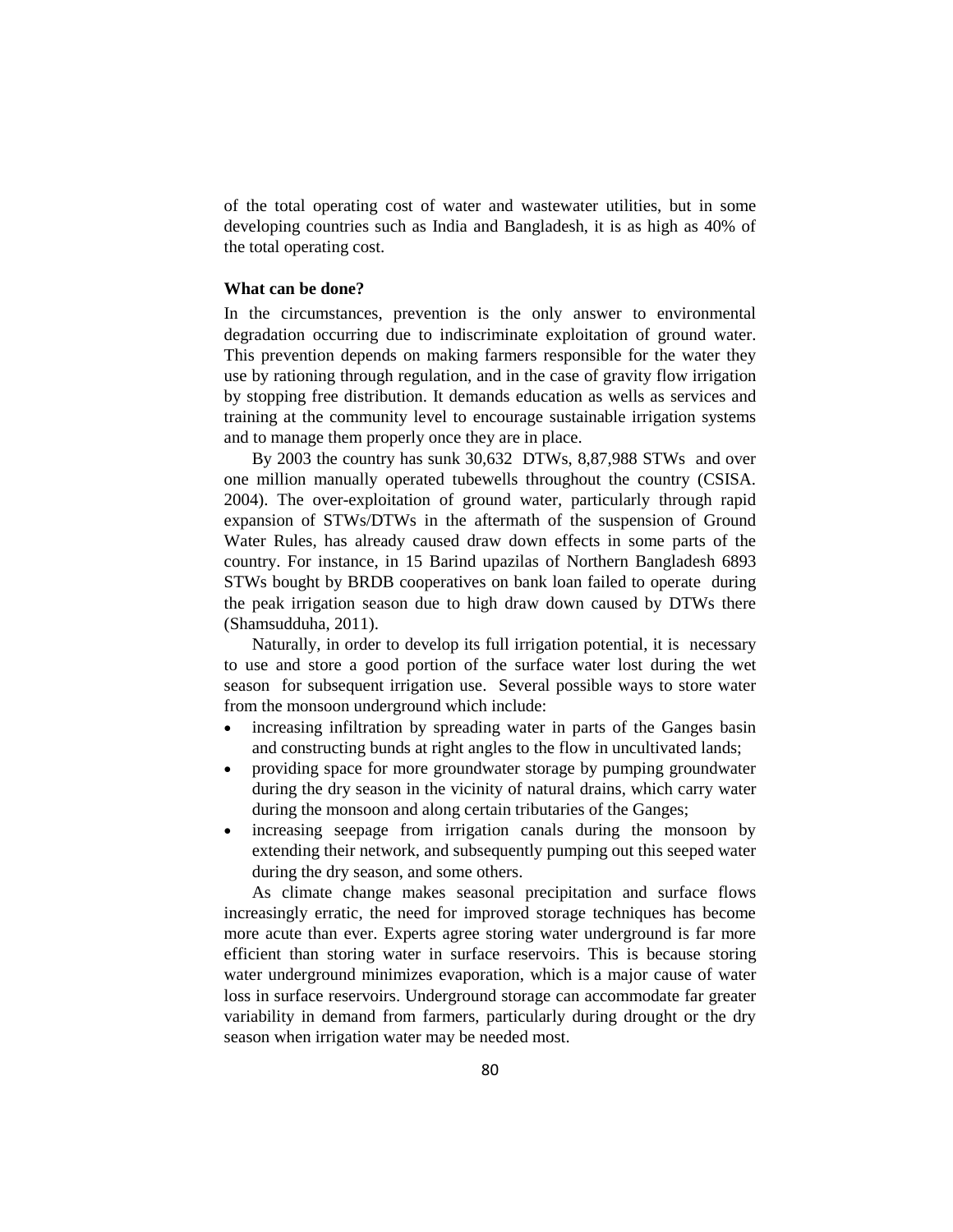Most developing countries have long since established laws and formal governmental structures to address their serious environmental problems, but few have been successful in alleviating those problems. The development banks, which control resources desperately needed by the developing countries, are promoting the use of economic incentives and other market based strategies as the key to more effective environmental protection. However, the donors have rarely asked whether the approaches they are urging, which have recently had some success in Europe and the United States, can be implemented effectively in developing countries with limited resources and little experience with market-based policies of any kind.

#### **Saving water: water smart agriculture**

In Bangaldseh, water has become a contentious issue due to rise in demand, climate change and continued mismanagement. With erratic rainfall and recurring droughts in 2012, 2015 and 2016, "water saving" has become a high priority for the governments. As the agriculture sector consumes 80% of freshwater in the country, micro-irrigation – drip and sprinkler irrigation – has been catapulted as a policy priority because drip and sprinkler irrigation deliver water to farms in lesser quantities in contrast to conventional gravity flow irrigation.

Increasing yield per unit of water used will be critical for agricultural adaptation (FAO, 2016). New efficient irrigation technologies, like drip and sprinkler irrigation, are already showing much promise. For example, experience from Asia has shown that – when used in conjunction with high yielding crop varieties and good soil management practices – yields and water savings have increased by 40% (Sadras and Angus, 2006). Many hand dug wells dry up at the end of the dry season, because more water is taken out than is coming in by the natural recharge. Reasons of limited groundwater recharge are heavy rainfall in short time, (climate change) compact topsoil layers, erosion because of loss of vegetation, etc. Options to increase the recharge of ground water are above or underground dams, the planting of trees and plants such as vetivar grass, making contour canals etc.

Research and activities designed to raise awareness of the importance of groundwater resources is important and there is a need to identify and promote best practices in the governance and management of conjunctive water use as a way to achieve the Sustainable Development Goals.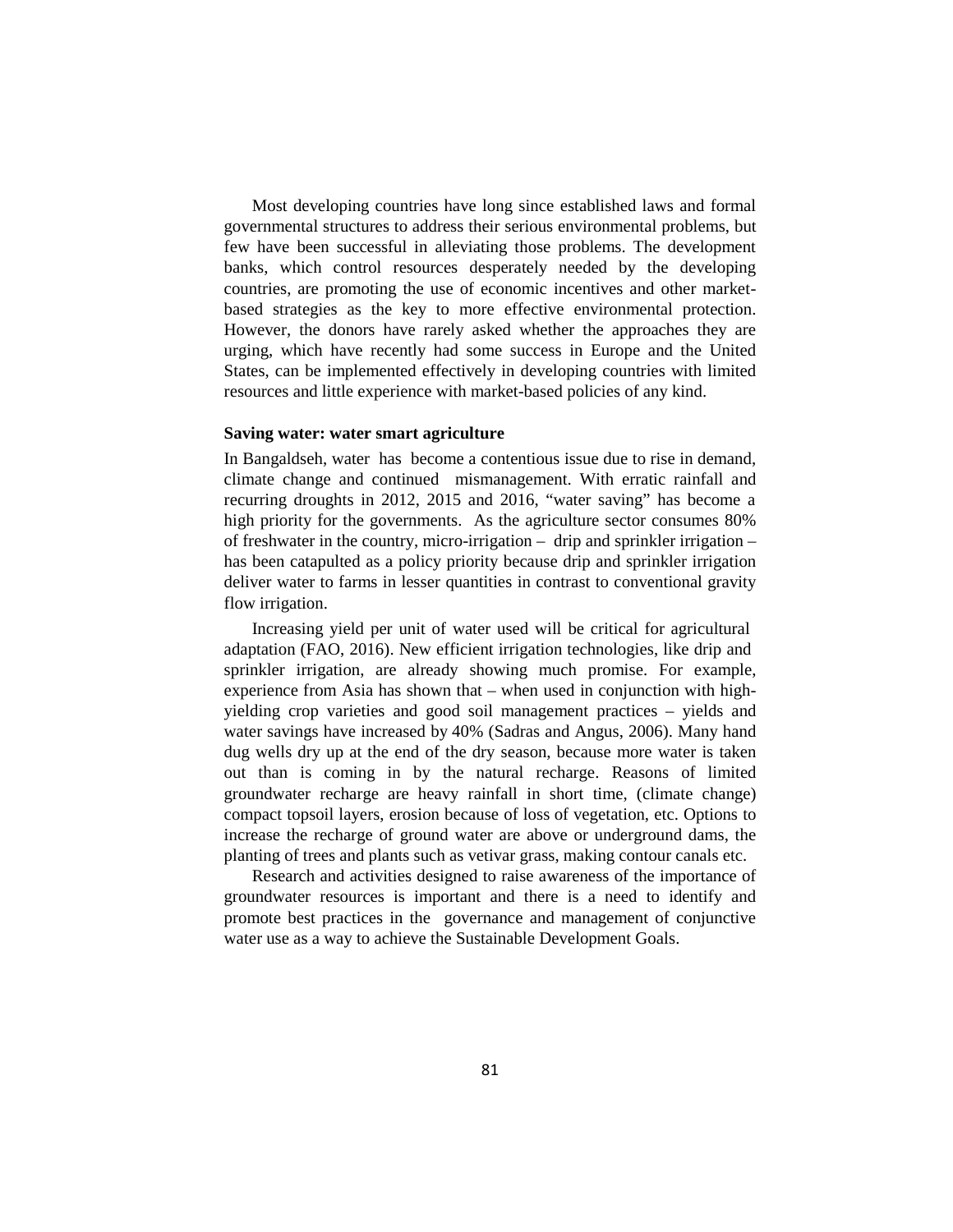#### **References**

- Al-Amin. M, K. Mahmud, S. Hosen,M. Akhsanul Islam, 2011. Domestic water consumption patterns in a village in Bangladesh. 4th Annual Paper Meet and 1st Civil Engineering Congress, December 22-24, 2011, Dhaka, Bangladesh ISBN: 978-984-33-4363-5 Noor, Amin, Bhuiyan, Chowdhury and Kakoli (eds)
- M. E. Alam (2006). Impact of Unplanned Withdrawal of Groundwater on Shallow Tubewell Irrigation in Bangladesh. Master of Science in Engineering (Environmental) Thesis, Bangladesh University Of Engineering And Technology Dhaka
- Ahmed, K. M. (2005). Management of the groundwater arsenic disaster in Bangladesh. Natural Arsenic in Groundwater: Occurrence, Remediation and Management. J. Bundschuh, P. Bhattacharya and D. Chandrasekharam. London, Balkema publisher, member of Taylor & Francis Group.
- Ahmed, F. and Smith, P. G. 1987 A field study into patterns of domestic water consumption in rural areas of Bangladesh. Aqua 3,149–153.
- Akash Vashishtha .2015. Over half of India's groundwater contaminated with poisonous substances [ http://www.dailymail.co.uk/indiahome/indianews/article-3067842/Over half-India-s-groundwater-contaminated-poisonous-substances.html#ixzz4ZgD7Btgb ] BADC (2003) Survey Report ( Irrigation equipment & Irrigated area in Boro/2002 Season", Survey and Monitoring Project for Development of Minor Irrigation, Ministry of Agriculture, Government of People's Republic of Bangladesh.
- Bredehoeft J D and Young R A, 1983. Conjunctive use of ground water and surface water for irrigated agriculture: risk aversion. Water Resources Research 19, no. 5: 1111–1121
- BWDB,2003. Irrigation Achievement Report of BWDB Projects, 2003", Department of Water Management, BWDB, Motijheel CIA, Dhaka.
- BWDB,2005. Irrigation Achievement Report of BWDB Projects, 2004", Department of Water Management, BWDB, Motijheel CIA, Dhaka.
- Chen M-J, Lin C-Y, Wu Y-T, Wu P-C, Lung S-C, Su H-J (2012) Effects of Extreme Precipitation to the Distribution of Infectious Diseases in Taiwan, 1994–2008. PLoS ONE 7(6)
- Chopra, Anuj. 2009. How Global Warming Threatens Millions in Bangladesh. 26 March 2009. US News & World Reoprt.
- CSISA. 2004. http://csisa.org/wp-content/uploads/sites/2/2014/01/Groundwater-managementin-Bangladesh-An-analysis-of-problems-and-opportunities.pdf
- DUDLEY, T.; FULTON, A. 2005. Conjunctive Water Management. What is it? Why consider it? What are the Challenges?. Red Bluff, CA: University of California. URL [Accessed: 19.09.2012].
- Easterling D.R, Meehl G.A, Parmesan C, Changnon S.A, Karl T.R, Mearns L.O., 2000.Climate extremes: observations, modeling, and impacts. Science. 2000 Sep 22;289(5487):2068-74.
- Ershow, A. G., Brown, L. M. & Cantor, K. P. 1991 Intake of tapwater and total water by pregnant and lactating women.Am. J. PublicHealth 81(3), 328–334.
- Evans, W.R., Evans, R. and Holland, G.F. (2011) Conjunctive use and management of groundwater and surface water within existing irrigation commands: the need for a new focus on an old paradigm. Groundwater Governance: A Global Framework for Country Action. Thematic Paper. 2. Sinclair Knight Merz. Australia.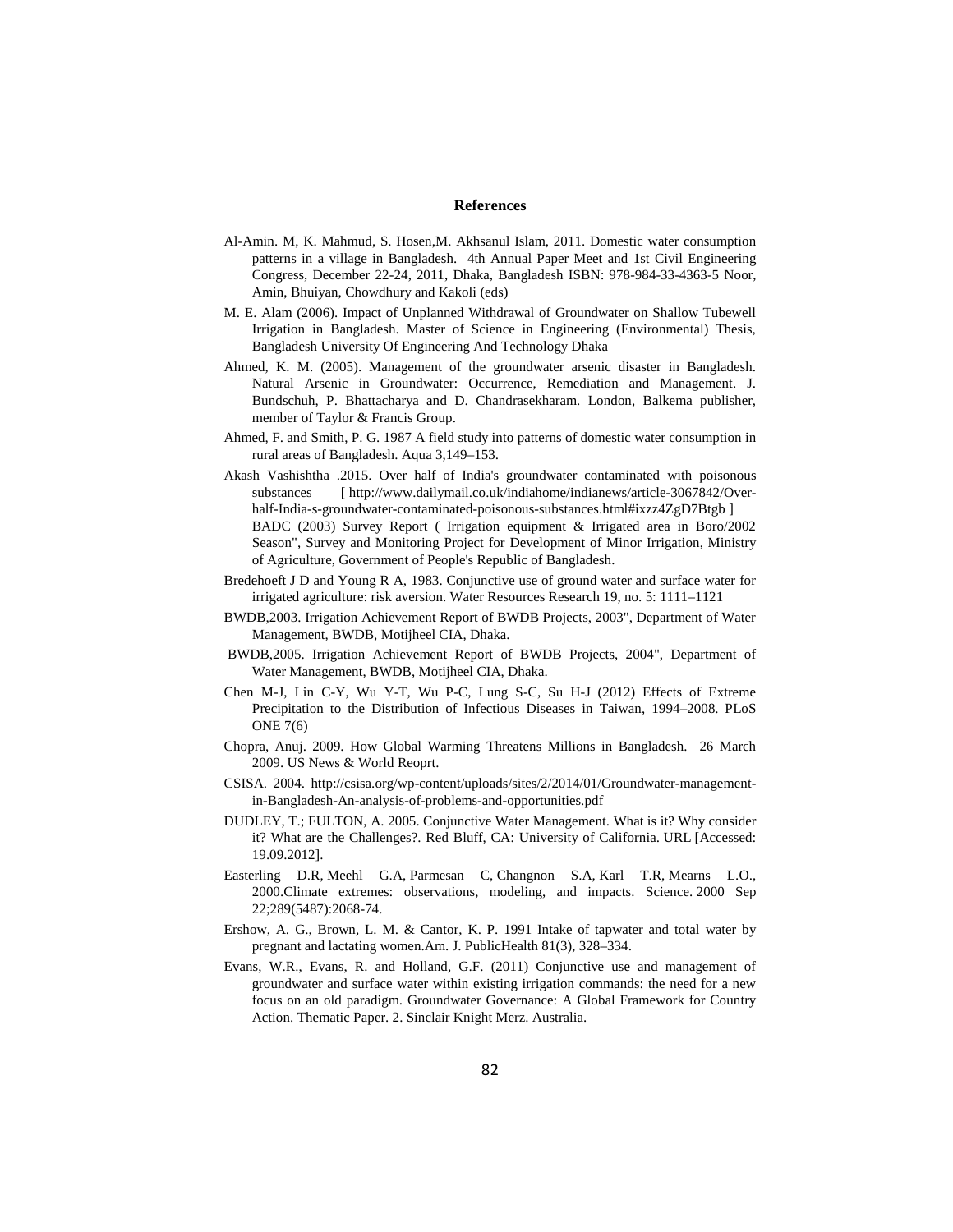- Foster, E., Steenbergen, F., Zuleta, J. And Garduno, H. (2010) Conjunctive Use of Groundwater and Surface Water from spontaneous coping strategy to adaptive resource management GW-MATE. World Bank: Strategic Overview Series.2.
- FAO, 2016. Global Framework for Action to Cope with Water Scarcity in Agriculture in the Context of Climate Change. www.fao.org/nr/water/topics\_scarcity\_framework.html
- Foster S and Steenbergen F van, 2011. Conjunctive groundwater use: a 'lost opportunity' for water management in the developing world? Hydrogeology Journal DOI 10.1007/s10040-011-0734-1.
- Hakeem, A.A., 2010. Keynote paper on Pollution of Ground Water, International Conference on Environmental Auditing, New Delhi.
- Harsha J.2016. Conjunctive Use Of Surface And Ground Water In India:Need To Revisit The Strategy. Special Publication Of The Geological Society Of India. No.5, 2016, Pp.145- 153SPEC.PUBL.GEOL.SOC.INDIA, NO.5, 2016 DOI: 10.17491/Cgsi/2016/95961
- Hunnings, J., 1996. Household Wastewater Treatment And Septic Systems. Fact Sheet No.3, Publication Number 442-903, Virginia-Polytechnic Institute And State University.
- Keshavarzia, A.R., Sharifzadehb, M. Kamgar Haghighia A.A., Amin, S., Keshtkara, Sh., Bamdada A. 2006. Rural domestic water consumption behavior: A case study in Ramjerd area, Fars province, I.R. Iran. Water Research: A journal of IWA , Elsevier, 1173– 1178
- Mirza MMQ (2011) Climate change, Flooding in South Asia and implications. Regional Environmental Change 11: 95-107.

Nicholls R. J., Cazenave A. 2010. Sea-level rise and its impact on coastal zones Science 328 1517–1520doi:10.1126/science.1185782 (doi:10.1126/science.1185782

- OECD.2012. Economic Policy Reforms: Going for Growth 2012
- http://www.oecd.org/eco/monetary/economicpolicyreformsgoingforgrowth2012.htm
- Rahaman M.M., M. R. Shourov, M. N. Akram 2016. Production of rice versus groundwater depletion in Bangladesh during 1988-2014. Conference on Water Security and Climate Change: Challenges and Opportunities in Asia, 28 November - 01 December, 2016, At Asian Institute of Technology, Thailand
- Shamsuddin Shahid (2010) Impact of climate change on irrigation water demand of dry season Boro rice in northwest Bangladesh. Climatic Change 105(3):433-453
- Sadras, V.O. & Angus, J.F. 2006. Benchmarking water use efficiency of rainfed wheat in dry environments. *Australian Journal of Agricultural Research,* 57: 847–856
- Shamsudduha,M. Taylor, , R. G. Ahmed K. M and Zahid, A. 2011. The Impact of Intensive Groundwater Abstraction on Recharge to a Shallow Regional Aquifer System: Evidence from Bangladesh, Hydrogeology Journal,. 19, (4). 901-916. HUdoi:10.1007/s10040-011- 0723-4
- Thompson, J., Porras, I.T., Tumwine, J.K., Mujwahuzi, M.R., Katui-Katua, M., Johnstone, N., Wood, L., 2001. 30 years of Change in Domestic Water Use & Environmental Health in East Africa. International Institute for Environment and Development. Russell Press, Nottingham
- UN 2012 . http://www.un.org/waterforlifedecade/pdf/glaas\_report\_2012\_eng.pdf
- UN 2016. Bangladesh performs poorly in SDG health parameters: First-ever global survey released. United Nations General Assembly in New York. Published : 23 Sep 2016, 23:14:40 | Updated : 23 Sep 2016, 23:18:50
- WORLD BANK (2006): Conjunctive Use of Groundwater and Surface Water. In: Agricultural & Rural Development Notes 6. URL [Accessed: 19.09.2012].